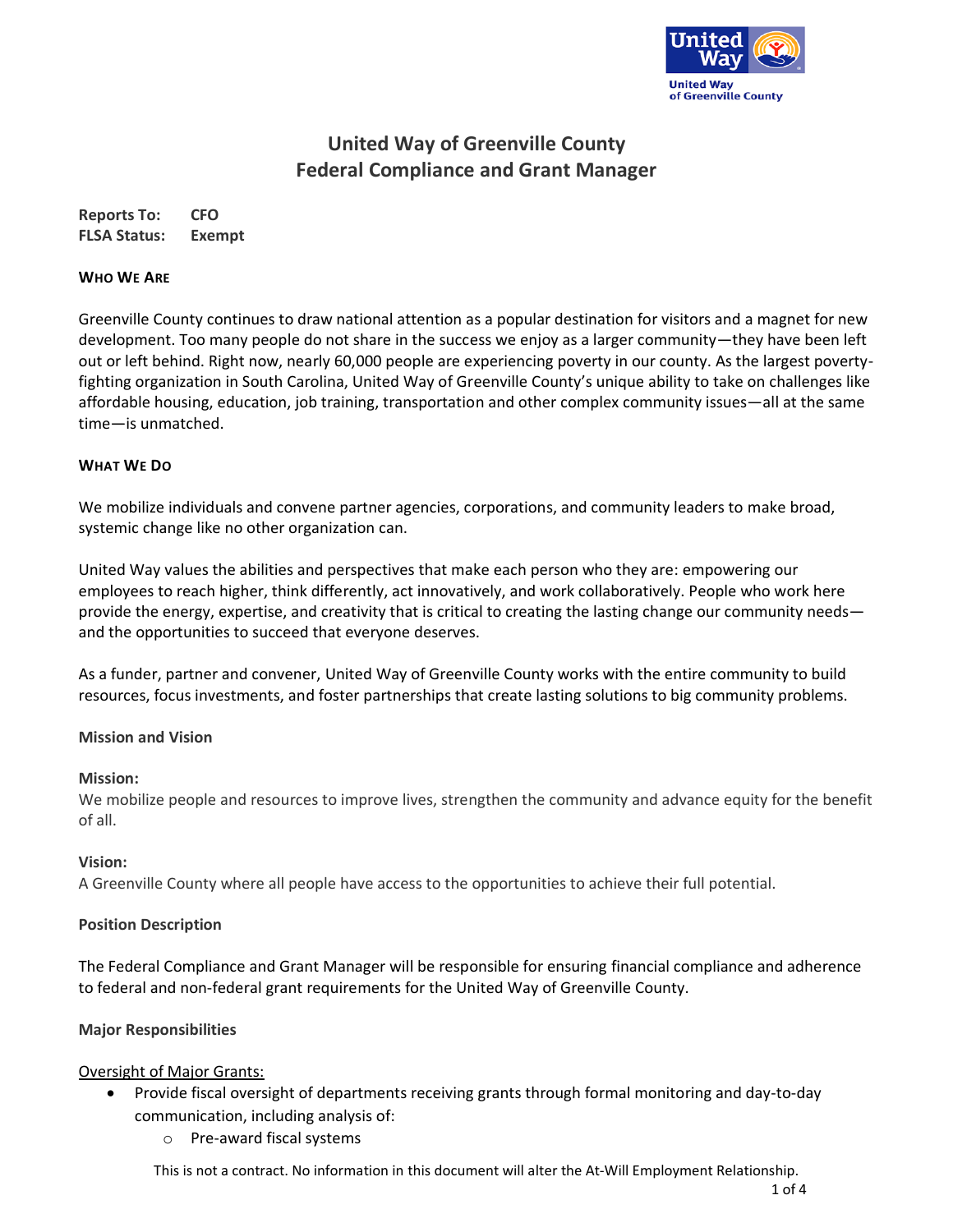

- o Grant narratives and financial documents for Internal controls
- o Budget
- o Monthly budget reconciliation process
- o Expenditure and in-kind match documentation
- o Single audit and financial statement audits
- o Fiscal monitoring and reporting
- o OMB circulars
- o Federal regulations
- o Grantee's policies, procedures, and systems
- Provide subject-matter expertise via training and technical assistance to UWGC, regarding compliance matters such as program income, in-kind documentation, or staff timekeeping, etc.
- Implement policies in conjunction with the CFO across the departments to ensure compliance with the grant award.
- Recommend corrective action for departments found to be out of compliance with state, federal, nonfederal grants, or AmeriCorps SC regulations and requirements.
- Work with subgrantees on compliance to grant awards and provide training and technical assistance as needed.
- Assist with preparation of reports for to stakeholders of grants
- Maintain detailed records related to all subgrantees and grant awards
- Collect and share best practices among grantees and nonprofits.
- Assess the needs of subgrantees and advocate on their behalf internally to UWGC
- Internal Compliance across all grants
- Work to ensure that UWGC is in full compliance with all federal and grant-related reporting and monitoring requirements.
- Collect and analyze data, assists with preparing required reports and communicates data to stakeholders.
- Work in partnership with the Manager of Donor Relations and Grant Development.

## **Soft Skill Requirements**

- Highly comfortable with technology (Salesforce and Excel are primary tools).
- Highly organized ability to think strategically and critically.
- Ability to calculate figures and amounts, including percentages.
- Ability to read, analyze and interpret data and reports and solve problems.
- Ability to understand and interpret federal and state grant regulations.
- Ability to respond effectively to the most sensitive inquires or complaints.
- Ability to interact well with others and to maintain positive working relationships throughout the community with diverse groups of people and strong oral and written communication skills.
- Successful track record of managing multiple projects with a diverse customer base.
- Knowledge of the non-profit sector in South Carolina and Federal Grant Awards

## **Required Experience**

- Minimum of 3 years of successful work experience of similar responsibility and complexity
- Bachelor's degree in related field preferred (Nonprofit Management, Accounting, Business, Finance)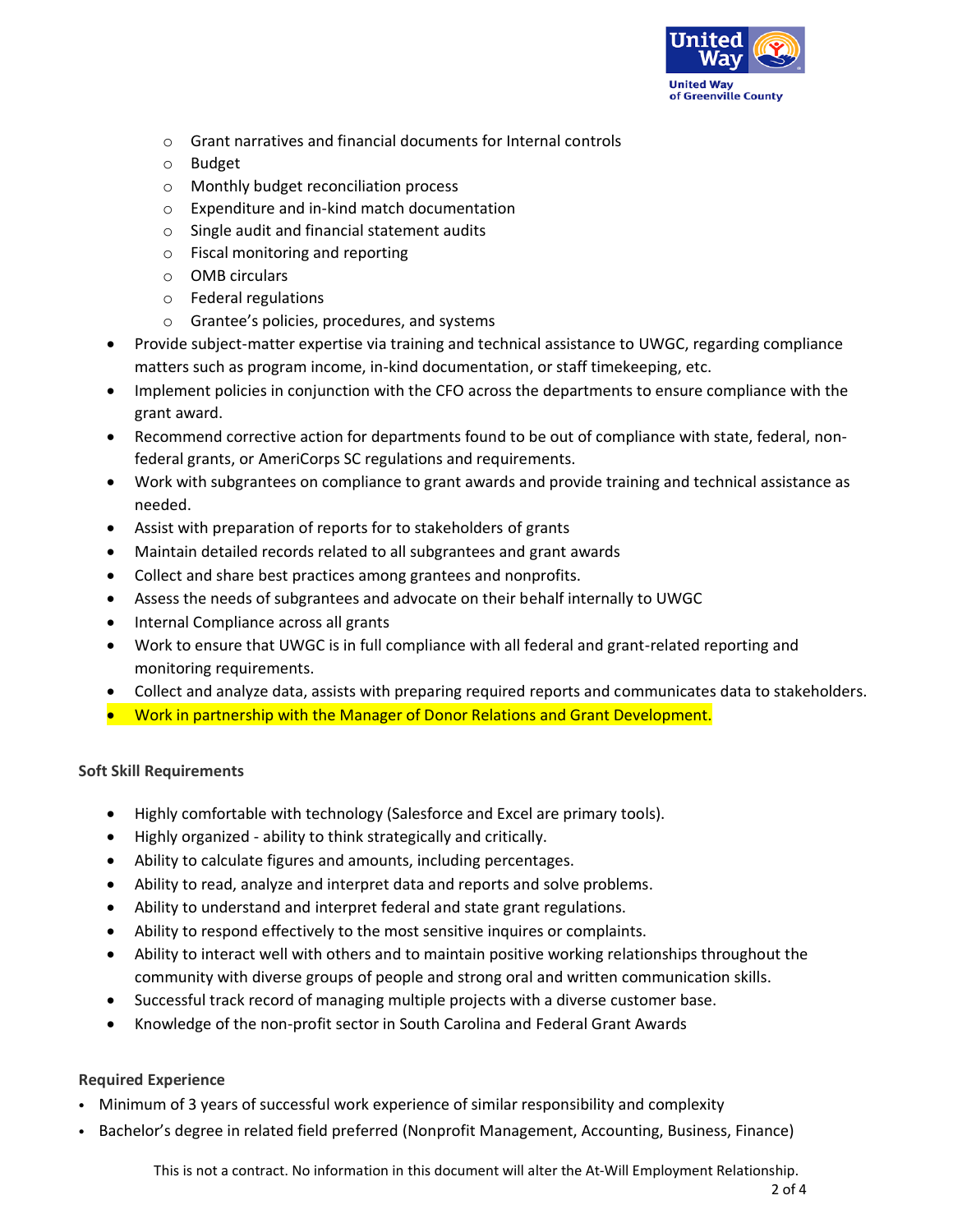

• Experience coordinating fiscal trainings and providing technical assistance. Federal or State Grant Management experience preferred.

| <b>Mental &amp; Physical Demands- ADA Guidelines</b> |                                                                                   |            |                |       |
|------------------------------------------------------|-----------------------------------------------------------------------------------|------------|----------------|-------|
| <b>Physical Demands</b>                              |                                                                                   |            |                |       |
| Stand                                                | Constantly                                                                        | Frequently | X Occasionally | N/A   |
| Walk                                                 | Constantly                                                                        | Frequently | X Occasionally | N/A   |
| Sit                                                  | X Constantly                                                                      | Frequently | Occasionally   | N/A   |
| Handling / Fingering                                 | Constantly                                                                        | Frequently | X Occasionally | N/A   |
| <b>Reach Outward</b>                                 | Constantly                                                                        | Frequently | X Occasionally | N/A   |
| Reach Above Shoulder                                 | Constantly                                                                        | Frequently | X Occasionally | N/A   |
| Climb                                                | Constantly                                                                        | Frequently | Occasionally   | X N/A |
| Crawl                                                | Constantly                                                                        | Frequently | Occasionally   | X N/A |
| Squat or Kneel                                       | Constantly                                                                        | Frequently | Occasionally   | X N/A |
| Bend                                                 | Constantly                                                                        | Frequently | Occasionally   | X N/A |
| <b>Lifting Requirements</b>                          |                                                                                   |            |                |       |
| 10 pounds or less                                    | Constantly                                                                        | Frequently | X Occasionally | N/A   |
| 11 to 20 pounds                                      | Constantly                                                                        | Frequently | Occasionally   | X N/A |
| 21 to 50 pounds                                      | Constantly                                                                        | Frequently | Occasionally   | X N/A |
| 51 to 100 pounds                                     | Constantly                                                                        | Frequently | Occasionally   | X N/A |
| > than 100 pounds                                    | Constantly                                                                        | Frequently | Occasionally   | X N/A |
| <b>Pushing and Pulling Requirements</b>              |                                                                                   |            |                |       |
| 12 pounds or less                                    | Constantly                                                                        | Frequently | X Occasionally | N/A   |
| 13 to 25 pounds                                      | Constantly                                                                        | Frequently | Occasionally   | X N/A |
| 26 to 40 pounds                                      | Constantly                                                                        | Frequently | Occasionally   | X N/A |
| 41 to 100 pounds                                     | Constantly                                                                        | Frequently | Occasionally   | X N/A |
| > than 100 pounds                                    | Constantly                                                                        | Frequently | Occasionally   | X N/A |
| <b>Definitions</b>                                   |                                                                                   |            |                |       |
| N/A<br><b>Not Applicable</b>                         | Activity is not applicable to this occupation                                     |            |                |       |
| <b>Occasionally</b><br>$\mathbf{o}$                  | Occupation requires this activity up to 33% of the time (0 - 2.5+ hrs/day)        |            |                |       |
| <b>Frequently</b><br>F                               | Occupation requires this activity from 33% - 66% of the time (2.5 - 5.5+ hrs/day) |            |                |       |
| $\mathbf c$<br><b>Constantly</b>                     | Occupation requires this activity more than 66% of the time (5.5+ hrs/day)        |            |                |       |

### **HOW TO APPLY**

Submit your resume and cover letter to [talent@unitedwaygc.org](mailto:talent@unitedwaygc.org) with (**Federal Compliance and Grant Manager**) in the subject line.

*United Way of Greenville County offers competitive compensation based on prior experience and qualifications as* well as comprehensive benefits in order to best support our people. Benefits we offer include: health, dental and